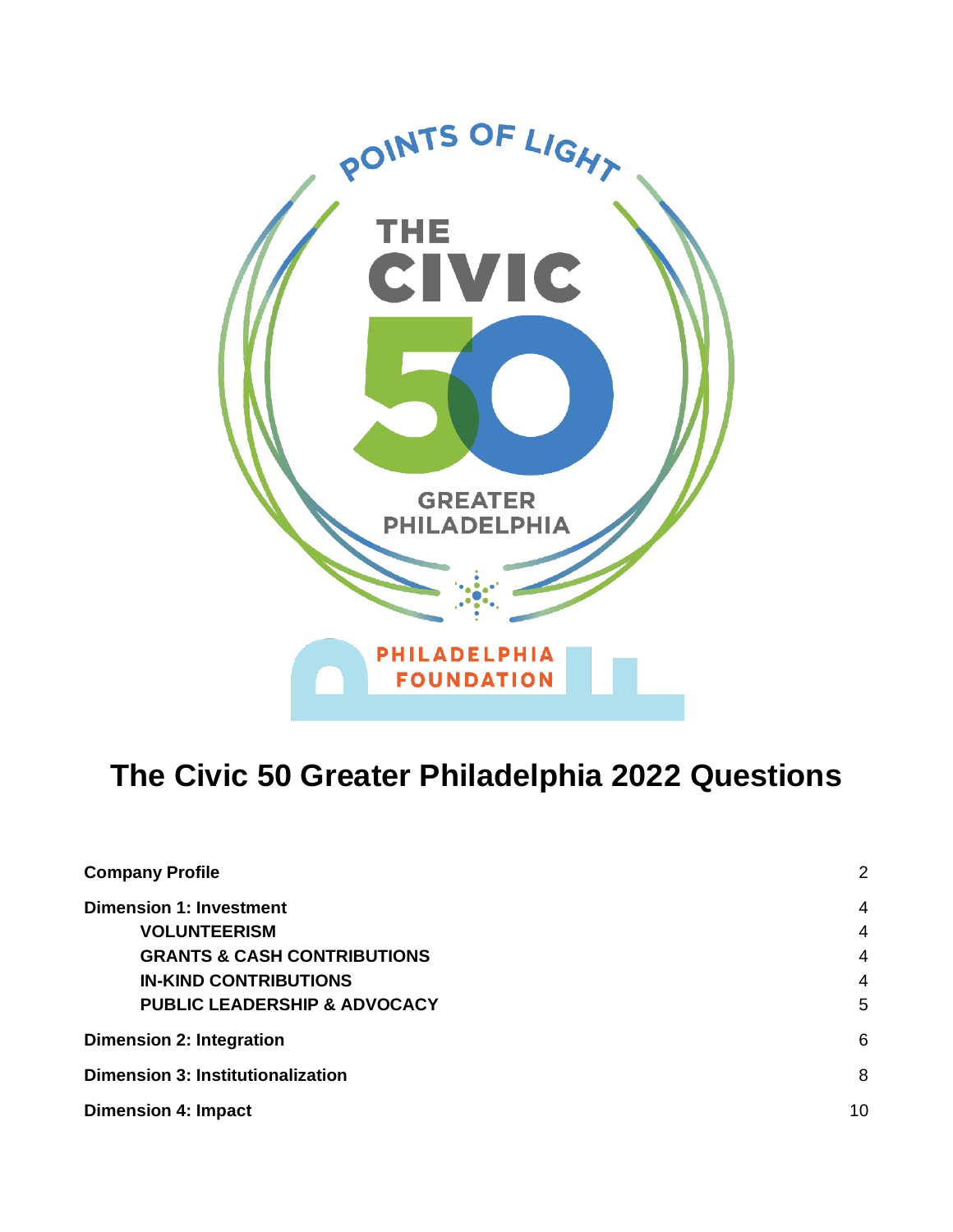# <span id="page-1-0"></span>**Company Profile**

*This section is not scored.*

**Official company name** (as you would like to see it printed on published materials if your company ranks in the top 50, or the name of the company for which you are completing the survey):

## **Greater Philadelphia mailing address**

- Street:
- City:
- State:
- Zip code:

## **Annual companywide revenues (rounded to the nearest million or hundred thousand):**

**Total number of employees companywide**:

## **Total number of employees in Greater Philadelphia**:

## **Year company was established:**

## **Year community engagement program was founded:**

**Sector**: Energy, Materials, Industrials, Consumer Discretionary, Consumer Staples, Healthcare, Financials, Information Technology, Communication Services, Utilities, Real Estate

*For a list of what types of companies are covered by each sector, [click here.](https://www.trueimpact.com/hubfs/Clients/Civic%2050/2020%20Sector%20and%20Industry%20List.pdf)*

## **Briefly describe the products or services your company provides:**

*Data entered in this survey should be for your most recently completed reporting year. Please ensure the reporting year spans 12 months (though this does not need to be the exact 12 months leading up to survey submission date). Please enter the start and end dates of that year below:*

## **Reporting start date (month/day/year)**:

## **Reporting end date (month/day/year)**:

## **Please enter contact information for the Local Greater Philadelphia Executive**:

- Name:
- Email:
- Phone Number:

## **Please enter contact information for the Local Greater Philadelphia Executive Assistant (if applicable)**:

- Name:
- Email:
- Applicant Phone Number: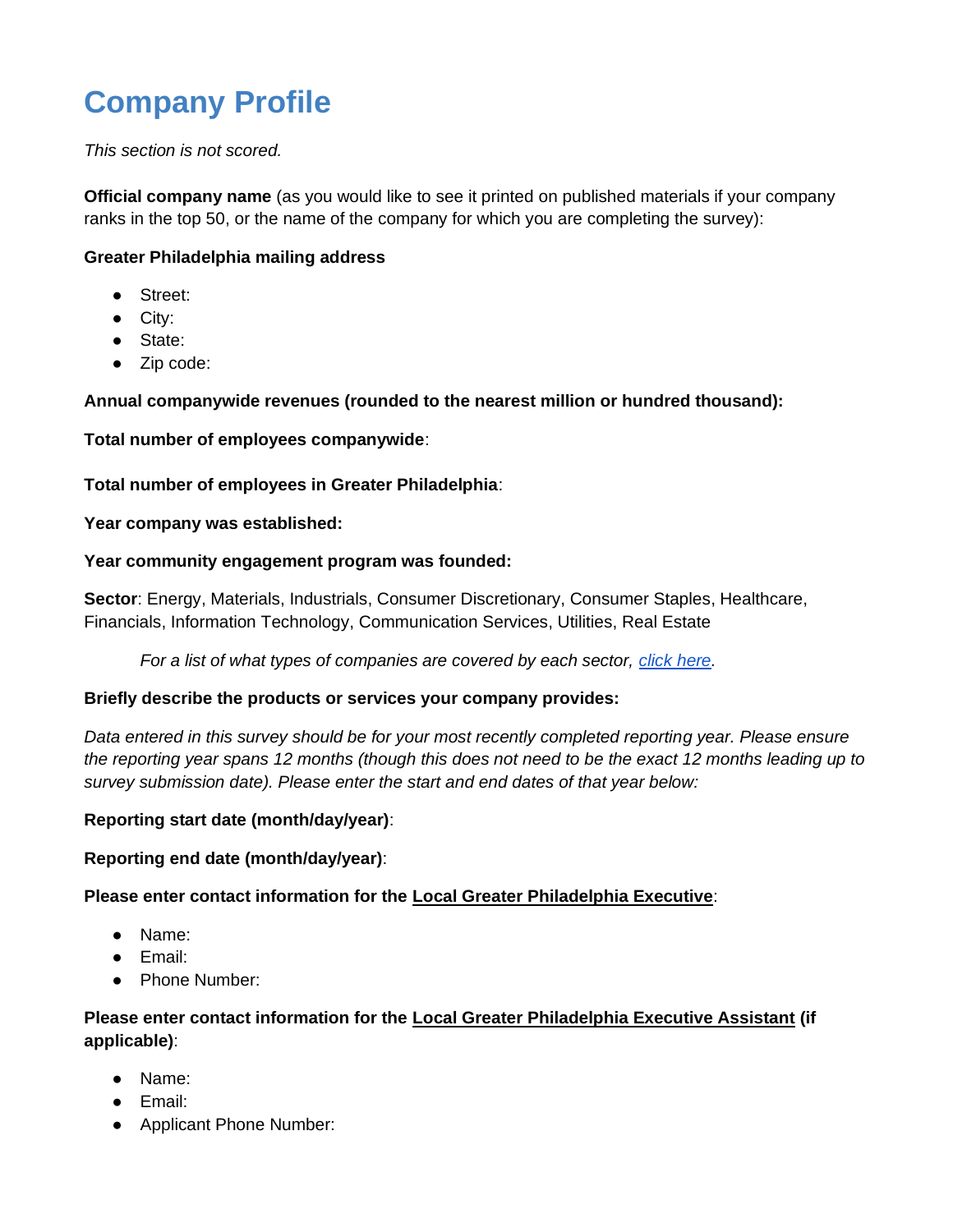## **Please enter contact information for the Primary Survey Applicant Contact**:

- Name:
- Email:
- Phone Number:

**Please enter contact information for the Alternative Survey Applicant Contact** *(in case there are transitions at your organization)*:

- Name:
- Email:
- Phone Number:

## **Which of the following regional organizations is your company a member of? Select all that apply:**

- African American Chamber of Commerce
- Asian American Chamber of Commerce
- Chamber of Commerce of Greater Philadelphia
- Greater Philadelphia Corporate Volunteer Council
- Hispanic Chamber of Commerce
- Independence Business Alliance
- Main Line Chamber of Commerce
- Philadelphia Foundation
- The Satell Institute
- Other (please specify)

**Briefly describe your company's Greater Philadelphia community engagement program** *(limit of 500 characters)***:**

**Link to your corporate citizenship webpage, most recent Corporate Social Responsibility (CSR) report or any media announcement detailing your community engagement initiatives** (if applicable, else enter "n/a"):

## **Select up to 5 of your top social impact and community engagement issues and cause areas**:

| Animal welfare<br>Arts, culture and humanities<br>Children and youth development<br>Community development and<br>revitalization<br>Economic development and<br>entrepreneurship<br>Education<br>Employee-driven issues and<br>causes<br>Employment and workforce<br>development | Environment and<br>sustainability<br><b>Financial wellness</b><br>Food, hunger, agriculture<br>and nutrition<br>Health and wellbeing<br>$\bullet$<br>Human/civil rights, equality,<br>equity and inclusion<br>Legal aid and support<br>Military and veteran support<br>Poverty and homelessness | Public safety, disaster<br>$\bullet$<br>preparedness, resiliency<br>and relief<br>Recreation and sports<br>$\bullet$<br>Research and public policy<br>Social services<br>Technology<br>Other: |
|---------------------------------------------------------------------------------------------------------------------------------------------------------------------------------------------------------------------------------------------------------------------------------|-------------------------------------------------------------------------------------------------------------------------------------------------------------------------------------------------------------------------------------------------------------------------------------------------|-----------------------------------------------------------------------------------------------------------------------------------------------------------------------------------------------|
|---------------------------------------------------------------------------------------------------------------------------------------------------------------------------------------------------------------------------------------------------------------------------------|-------------------------------------------------------------------------------------------------------------------------------------------------------------------------------------------------------------------------------------------------------------------------------------------------|-----------------------------------------------------------------------------------------------------------------------------------------------------------------------------------------------|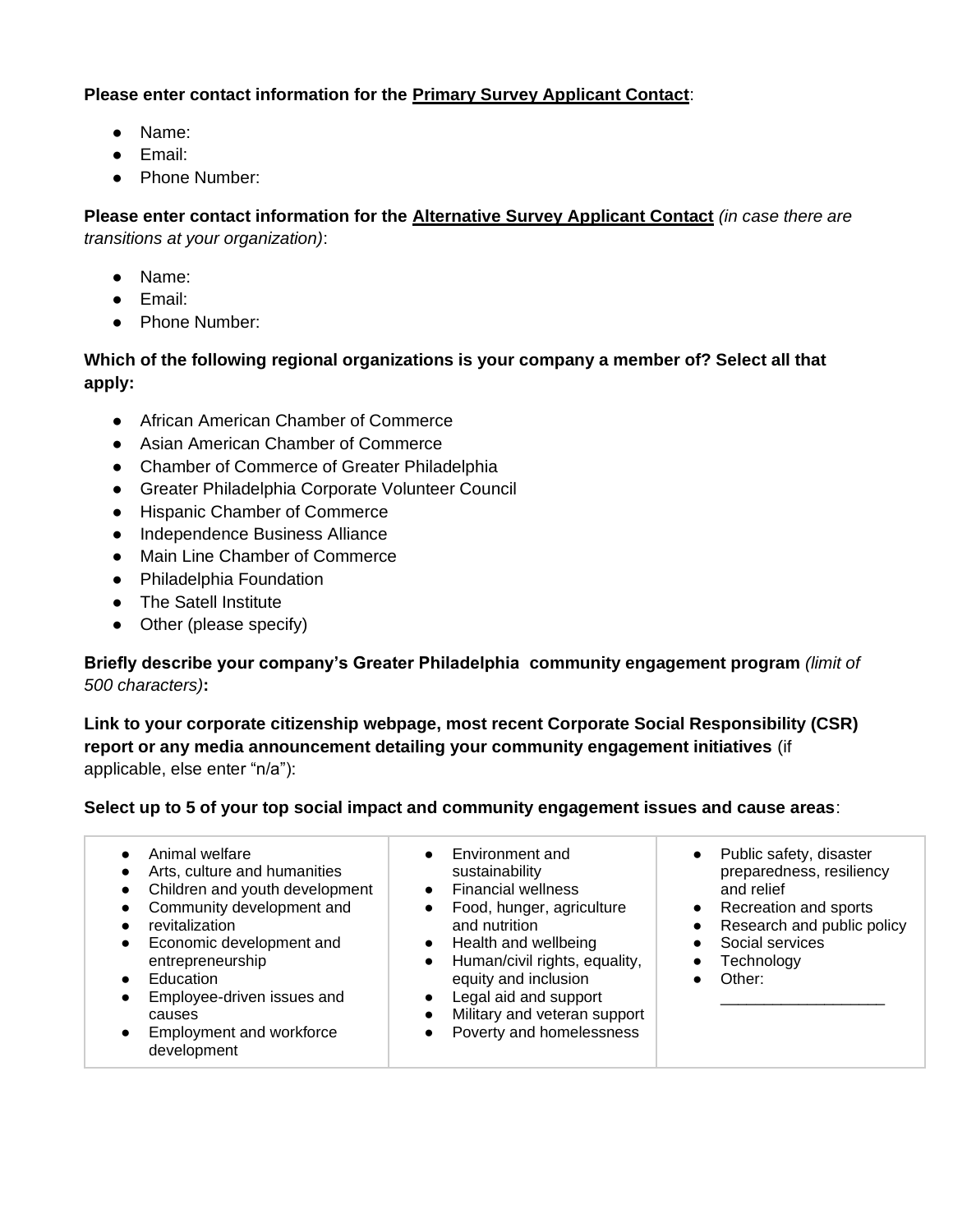## <span id="page-3-0"></span>**Dimension 1: Investment**

## <span id="page-3-1"></span>**VOLUNTEERISM**

**How many Greater Philadelphia employees participated in any type of external companysponsored volunteerism (including hands-on, skills-based, and pro-bono volunteering)?** (enter in a 0 if you don't track or can't provide this information)

**How many Greater Philadelphia employees participated in any type of internal volunteerism or social issue engagement (i.e. employee resource groups, company sponsored issue education, training, awareness building)?** (enter in a 0 if you don't track or can't provide this information)

**Hours. How many total hours did Greater Philadelphia employees contribute through any type of company-sponsored external volunteerism (including hands-on, skills-based, and pro-bono volunteering)?** (enter in a 0 if you don't track or can't provide this information)

**% Skills-Based and/or Pro Bono. Of the total number of volunteer hours, what percentage were related to skills-based or pro bono volunteerism?** (enter in a 0 if you don't track or can't provide this information)

## <span id="page-3-2"></span>**GRANTS & CASH CONTRIBUTIONS**

**Value. What is the total value of cash grants and contributions your company's community engagement program provided to social causes in Greater Philadelphia during your reporting year?** (This should be the total dollar value donated by the company and its foundation, including matching-gifts and dollars-for-doers grants, but excluding donations given by employees themselves.)

**Value (matches only). What is the total value of cash donations given for employee matches and dollars-for-doer grants?** (This is a subset of the total value you reported in the question above.)

**Number. How many individual grants did your company make in Greater Philadelphia, excluding matching-gift and volunteerism-matching (e.g., dollars-for-doers) grants?** 

## <span id="page-3-3"></span>**IN-KIND CONTRIBUTIONS**

**Cost. What is the total cost to your company of in-kind goods your company's community engagement program provided to social causes in Greater Philadelphia during your reporting**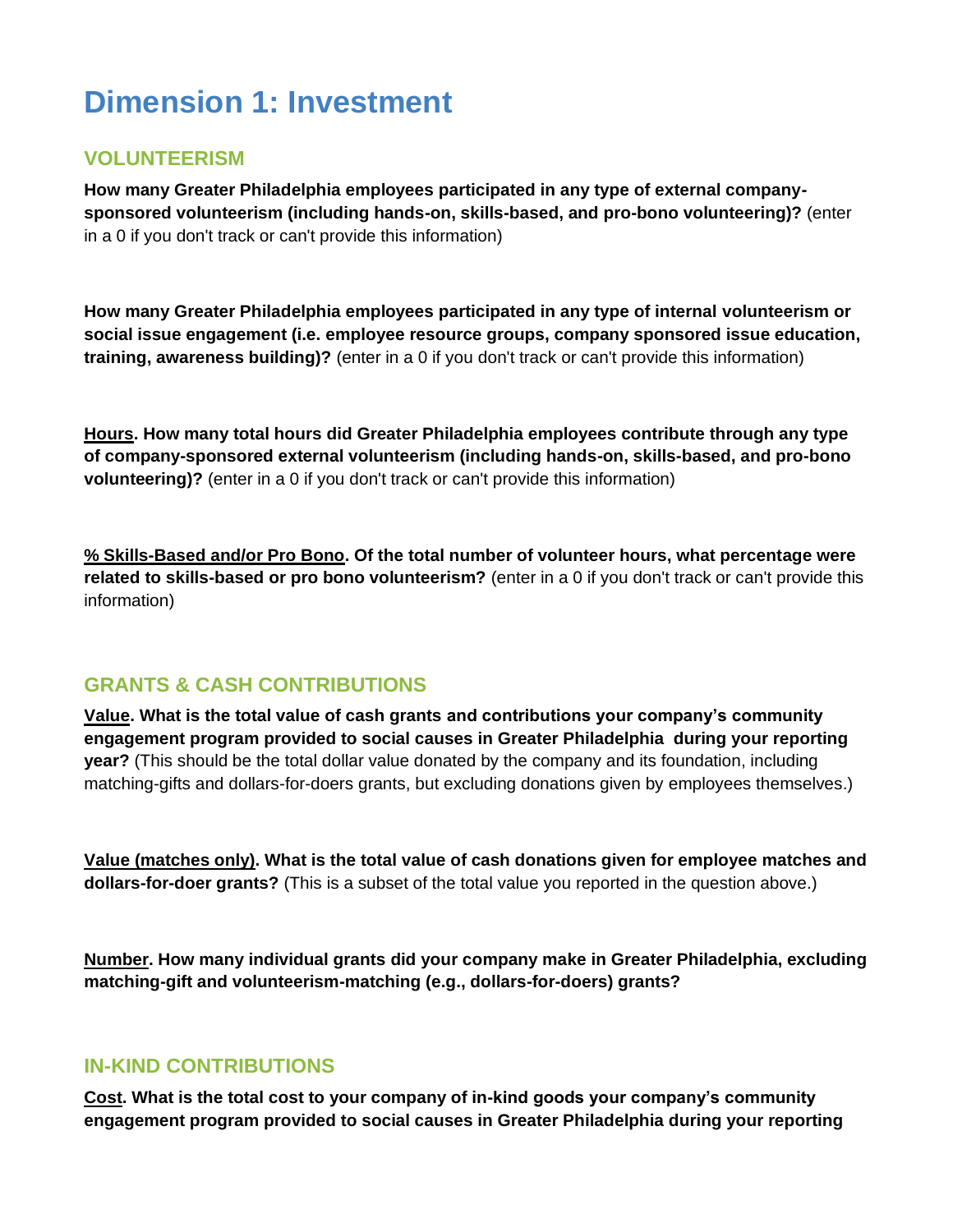**year? This can include donated goods, services, space and other non-financial contributions.**  (Note: your response here should exclude any contributions already reported above.)

**Value. How much revenue would the goods reported in the above question have brought to your company had they been sold commercially instead of being donated in-kind?**

## <span id="page-4-0"></span>**PUBLIC LEADERSHIP & ADVOCACY**

**Activity level. Did your company take a leadership position on a specific social cause by promoting public awareness or behavior change (e.g., via public service announcements, leading cross-sector collaborations and partnerships, TV or radio appearances) and/or by advocating for policy change (e.g., via outreach to City Council or State Senate, letters to the editor) in Greater Philadelphia ?** Please select your company's highest level of activity below.

- Yes, Significant/Statel. Six or more public (meaning they received media coverage) education and/or advocacy efforts at the state level.
- Yes, Some/State. Two to five public (meaning they received media coverage) education and/or advocacy at the state level.
- Yes, Significant/Local. Six or more public (meaning they received media coverage) education and/or advocacy efforts at a regional or local scale.
- Yes, Some/Local. Two to five public (meaning they received media coverage) education and/or advocacy efforts at a regional or local scale.
- None or not applicable.
- Not available / cannot share this information.

## **Advocacy Activities. What advocacy activities does your company use to address issues of racial justice, equity, diversity and inclusion? Select all that apply:**

- Public statements and letters
- Education and awareness campaigns
- Public hearings or testimonies
- Funding advocacy organizations
- Conducting or supporting research
- Supporting community organizers and coalitions
- Lobbying
- Litigation
- None of the above

**Dimension 1 - Mini Case Study**. Please describe in 200 or fewer words one example to highlight how your company applies this Dimension (i.e., Investment - how extensively and strategically the company applies its resources – principally employee time and talents, cash, in-kind giving and leadership – to community engagement). This example will not be scored, but may be selected as a "mini case study" illustration as part of The Civic 50's publicity efforts.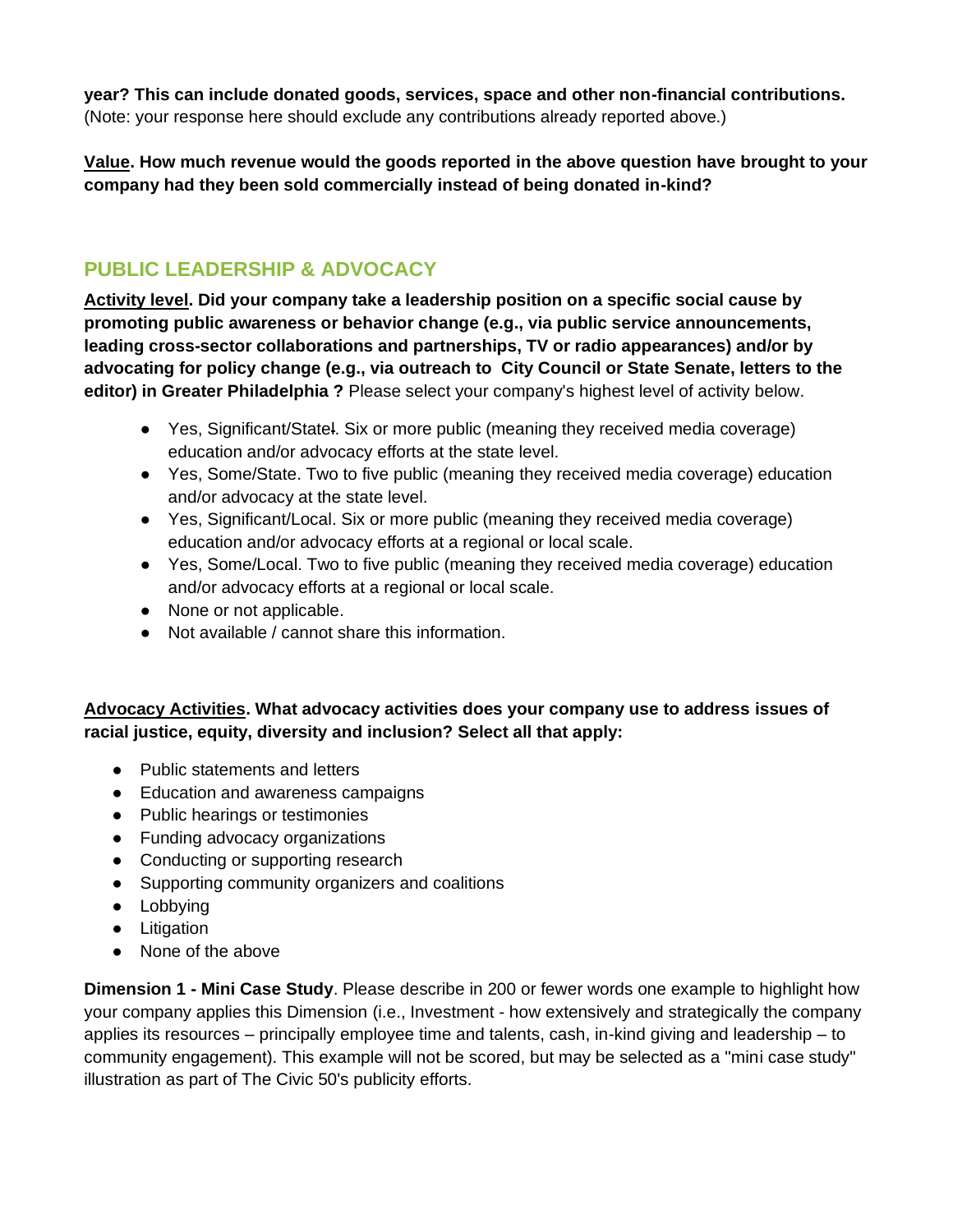## <span id="page-5-0"></span>**Dimension 2: Integration**

## **Employee Engagement**

To what degree does your company leverage its community engagement activities to promote job satisfaction and engagement among employees (e.g., by targeting issues, designing activities, or coordinating personal interactions with team members or beneficiaries that employees find deeply satisfying and fulfilling)?

- Formal program and written strategy coordinated with the HR dept., broadly and consistently implemented across Greater Philadelphia
- Formal written strategy coordinated with the HR dept., implemented on a limited basis in Greater Philadelphia
- Informal strategy, broadly and consistently implemented across Greater Philadelphia
- Informal strategy, implemented on a limited basis in Greater Philadelphia
- Not applicable / does not occur
- Cannot share this information

**Marketing/PR. To what degree does your company leverage its community engagement activities to enhance its brand in the marketplace (e.g., through cause marketing, issue branding, ads that feature community engagement, etc.)?**

- Formal program and written strategy coordinated with the PR/marketing dept., broadly and consistently implemented across Greater Philadelphia
- Formal written strategy coordinated with the PR/marketing dept., implemented on a limited basis in Greater Philadelphia
- Informal strategy, broadly and consistently implemented across Greater Philadelphia
- Informal strategy, implemented on a limited basis in Greater Philadelphia
- Not applicable / does not occur
- Cannot share this information

## **Skill/Leadership Development**

To what degree does your company leverage its community engagement activities to provide opportunities for employees to develop new experiences, knowledge, or skills (such as leadership, project management, or team development) directly applicable to their jobs?

- Formal program and written strategy coordinated with the HR dept, broadly and consistently implemented across Greater Philadelphia
- Formal written strategy coordinated with the HR dept, implemented on a limited basis in Greater Philadelphia
- Informal strategy, broadly and consistently implemented across Greater Philadelphia
- Informal strategy, implemented on a limited basis in Greater Philadelphia
- Not applicable / does not occur
- Cannot share this information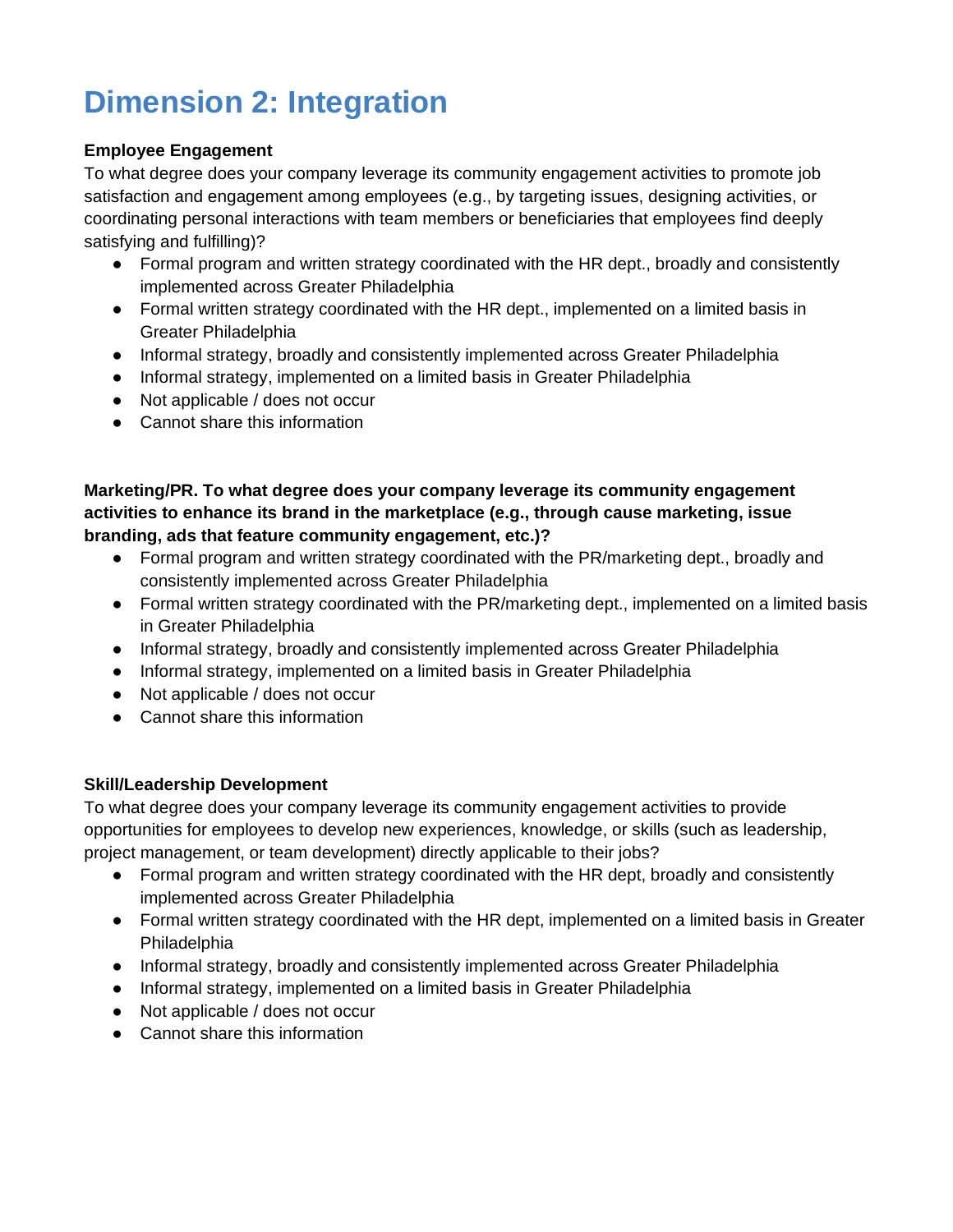## **Recruiting**

To what degree does your company leverage its community engagement activities to drive recruiting (e.g., through recruitment ads that feature the company's community engagement activities, campus outreach which includes service opportunities or "alternative spring break" events, hosting a recruitment booth at company-sponsored community events, etc.)?

- Formal program and written strategy coordinated with the HR/Recruiting dept, broadly and consistently implemented across Greater Philadelphia
- Formal written strategy coordinated with the HR/Recruiting dept, implemented on a limited basis in Greater Philadelphia
- Informal strategy, broadly and consistently implemented across Greater Philadelphia
- Informal strategy, implemented on a limited basis in Greater Philadelphia
- Not applicable / does not occur
- Cannot share this information

## **Purchasing/supply-chain/sourcing**

To what degree does your company use its purchasing power and relationships to address social challenges and issues (i.e. diverse and inclusive business ownership, environmental sustainability, slavery-free, fair-trade, gender equality)?

- Formal program and written strategy coordinated with the purchasing/sourcing department, broadly and consistently implemented across Greater Philadelphia
- Formal written strategy coordinated with the purchasing/sourcing department, implemented on a limited basis in Greater Philadelphia
- Informal strategy, broadly and consistently implemented across Greater Philadelphia
- Informal strategy, implemented on a limited basis in Greater Philadelphia
- Not applicable / does not occur
- Cannot share this information

## **Diversity and Inclusion**

To what degree does your company leverage its community engagement activities to promote a more diverse and inclusive company culture (e.g., by supporting initiatives that increase the diversity of the company's workforce pipeline, improve employees' understanding of and ability to work across differences, etc.)?

- Formal program and written strategy coordinated with the HR/diversity dept, broadly and consistently implemented across Greater Philadelphia
- Formal written strategy coordinated with the HR/diversity dept, implemented on a limited basis in Greater Philadelphia
- Informal strategy, broadly and consistently implemented across Greater Philadelphia
- Informal strategy, implemented on a limited basis in Greater Philadelphia
- Not applicable / does not occur
- Cannot share this information

**Dimension 2 - Mini Case Study**. Please describe in 200 or fewer words one example to highlight how your company applies this Dimension (i.e., Integration - how your company's community engagement program supports business interests and integrates into business functions, or how it "does well by doing good"). This example will not be scored, but will be used to verify the general accuracy of your response in this section. It may also be selected as a short case study example as part of The Civic 50's publicity and public education efforts.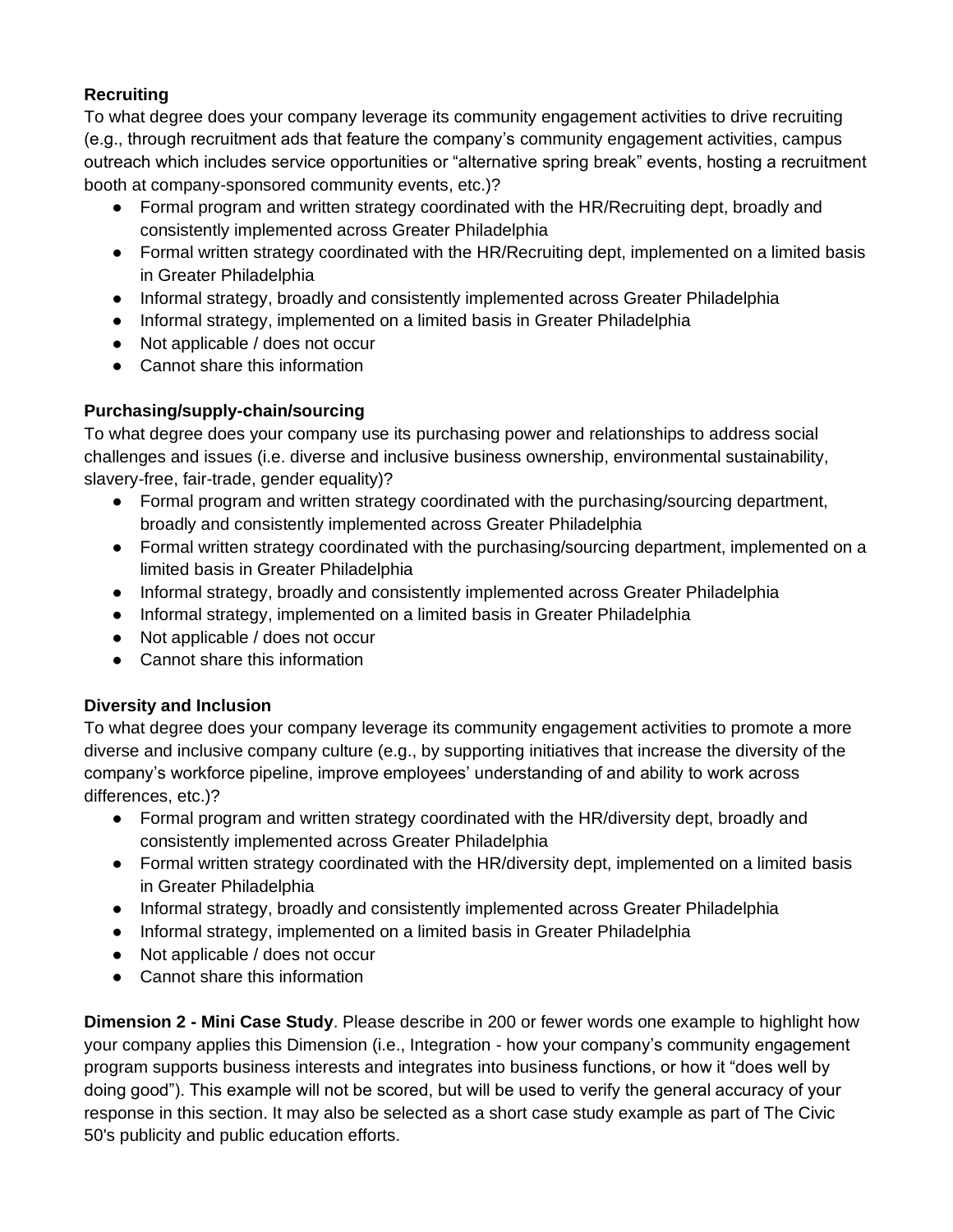## <span id="page-7-0"></span>**Dimension 3: Institutionalization**

## **Does the company seek input from community leaders/representatives on community needs and its community engagement program? If yes, how is this practice implemented?**

- A formal, structured effort in Greater Philadelphia that actively solicits community feedback such as a survey, focus groups or community meeting
- A formal, structured effort in Greater Philadelphia that passively collects community feedback for those wanting to provide, such as a social media site
- Informal/ad hoc conversations
- Not tracked / Can't disclose

**Leadership. How does executive/C-suite leadership support and promote the company's community engagement, if at all?** Select all that apply and describe the frequency.

- Publicly participate in company community engagement events/activities
	- **If yes, how many times per year**: 12, 6-11, 3-5, 1-2, not tracked/can't disclose
- Encourage employees to participate in the community engagement program in all-staff meetings and/or town halls, email campaigns and/or other internal communication venues
	- **If yes, how many times per year**: 12, 6-11, 3-5, 1-2, not tracked/can't disclose
- Present on the company's community engagement to the company's board
	- **If yes, what percentage of the total number of board meetings per year**: 75%- 100%, %50-%74, 25-49%, 1%-24%, not tracked/can't disclose

**What formal community engagement programs and opportunities do you offer employees? Select all that apply (not scored):** 

- Board training
- Direct service (hands-on volunteering)
- Dollars for doers
- Issue workshops and training
- Matching grants
- Remote volunteering
- Service sabbaticals or externships
- Skills-based/pro bono
- Volunteer time off
- None of the above

**For those programs that you currently do not have, what formal community engagement programs and opportunities would you be willing to offer employees, in the future? Select all that apply (not scored):** 

● Board training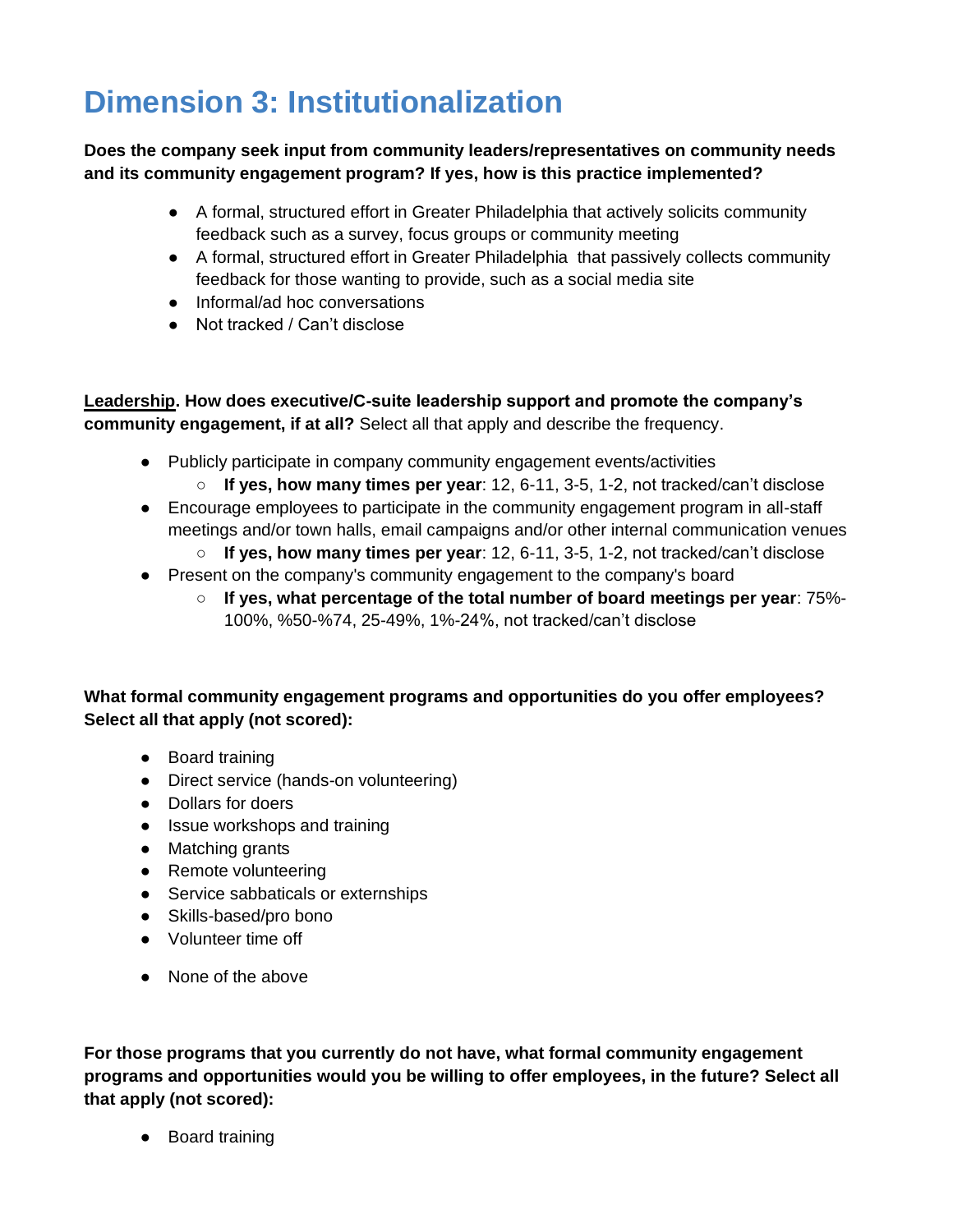- Direct service (hands-on volunteering)
- Dollars for doers
- Issue workshops and training
- Matching grants
- Remote volunteering
- Service sabbaticals or externships
- Skills-based/pro bono
- Volunteer time off
- None of the above

## **Employee Incentives. Which of the following activities does your company offer to promote Greater Philadelphia community engagement?** (Select all that apply):

- Volunteer / "Dollars for Doers" grants (i.e., company matches volunteer hours with a cash grant to a nonprofit organization)
- Grant-matching (i.e., company matches at least a portion of direct contributions by employees to a nonprofit organization)
- Awards/recognition (both internal and external)
- Paid time off to volunteer
- None

#### **Voting & Civic Engagement: How do you support employee voting and civic engagement initiatives for employees and customers? Select all that apply:**

- Ballot drop boxes
- Census promotion
- Company political action committee (PAC)
- Informational events/town halls
- Issue workshops and training
- Poll worker resources/support
- Polling location events
- Registration drives
- Time off/schedule flexibility to vote
- Voting and registration communications (customers)
- Voting and registration communications (employee)
- None of the above

**Dimension 3 - Mini Case Study**. Please describe in 200 or fewer words one example to highlight how your company applies this Dimension (i.e., Institutionalization - how the company supports community engagement through its institutional policies, systems, and incentives). This example will not be scored, but may be selected as a short case study example as part of The Civic 50's publicity and public education efforts.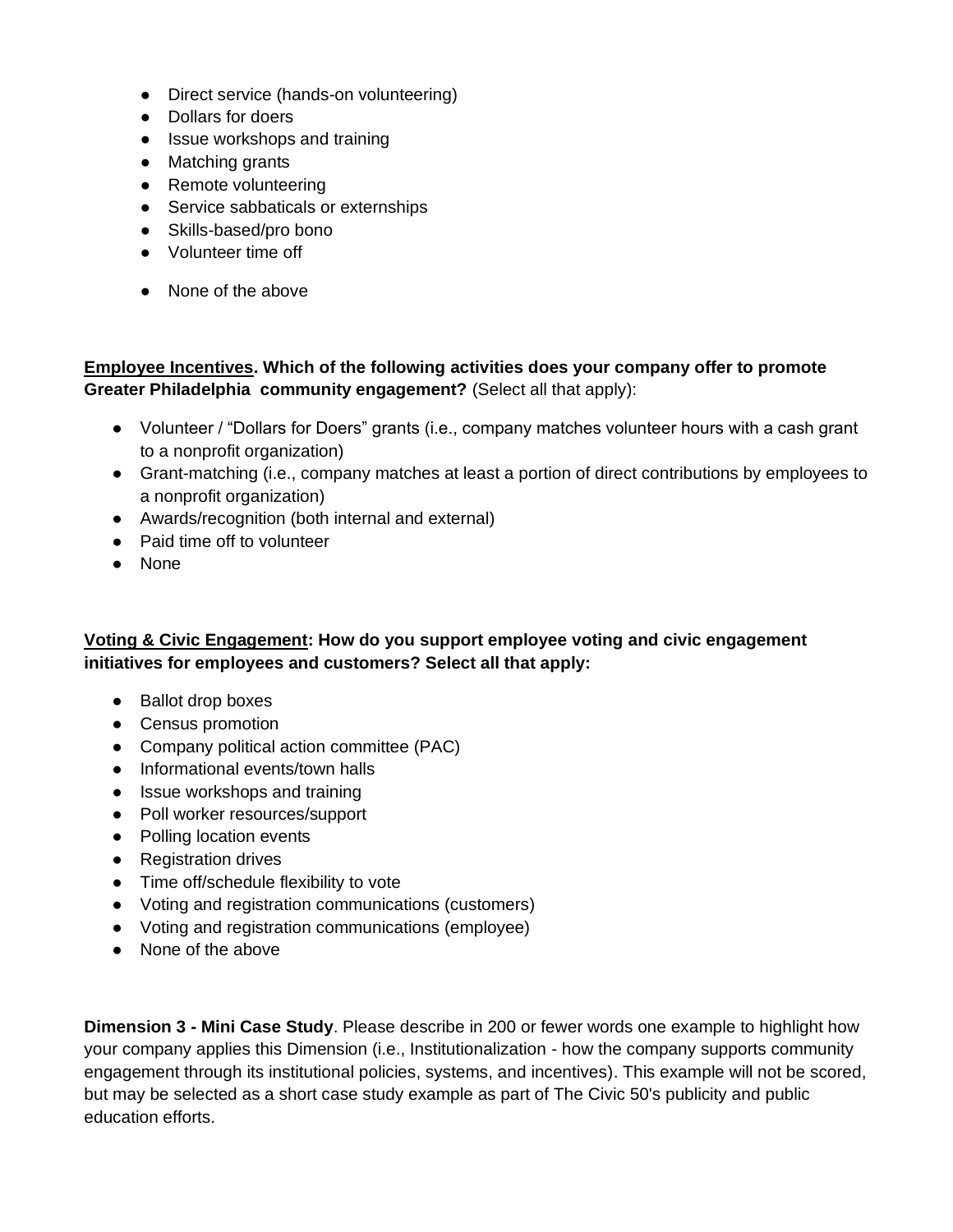## <span id="page-9-0"></span>**Dimension 4: Impact**

**Volunteerism. Volunteerism generates social value when it helps nonprofit organizations improve capacity to carry out their mission. Please identify the primary method (used for over 50% of your Greater Philadelphia employee volunteering activities, by hours) of measuring the social value generated by your company's volunteerism.**

- **Quantified outcomes** (e.g., # of people that gained housing, increased income, graduated high school, or [other life improvement]) that you can claim as a result of your support (based on a contribution or attribution calculation). *If selected, you will be required to provide examples of your outcome indicators to validate your response.*
- **Qualitative outcome measures** (i.e., success stories) and/or predefined satisfaction metrics that are part of a standardized and regularly implemented data collection process
- **Quantitative outputs** (i.e., drivers of outcomes) that are part of a regularly implemented data collection process (ex., capturing the number of hours or people served and/or the monetary value of those services)
- **Anecdotal, non-quantitative information** (i.e., success stories) that is informally or periodically collected
- **Not currently measured**
- **Cannot share this information**

**Grants. Grants generate social value when they enable nonprofit organizations to deliver services that improve the wellbeing of targeted beneficiaries or solve targeted social issues. Please identify the primary method (used for over 50% of your Greater Philadelphia grants, by value) of measuring the social value generated by your company's grants.**

- **Quantified outcomes** (e.g., # of people that gained housing, increased income, graduated high school, or [other life improvement]) that you can claim as a result of your support (based on a contribution or attribution calculation). *If selected, you will be required to provide examples of your outcome indicators to validate your response.*
- **Qualitative outcome measures** (i.e., success stories) and/or predefined satisfaction metrics that are part of a standardized and regularly implemented data collection process
- **Quantitative outputs** (i.e., drivers of outcomes) that are part of a regularly implemented data collection process (ex., capturing the number and value of grants distributed and number of beneficiaries served)
- **Anecdotal, non-quantitative information** (i.e., success stories) that is informally or periodically collected
- **Not currently measured**
- **Cannot share this information**

**In-kind. Like grants, in-kind goods generate social value when they enable nonprofit organizations to deliver services that improve the wellbeing of targeted beneficiaries or solve targeted social issues. Please identify the primary method (used for over 50% of your Greater Philadelphia in-kind donations, by value) of measuring the social value generated by your company's in-kind donations.**

- **Quantified outcomes** (e.g., # of people that gained housing, increased income, graduated high school, or [other life improvement]) that you can claim as a result of your support (based on a contribution or attribution calculation). *If selected, you will be required to provide examples of your outcome indicators to validate your response.*
- **Qualitative outcome measures** (i.e., success stories) and/or predefined satisfaction metrics that are part of a standardized and regularly implemented data collection process